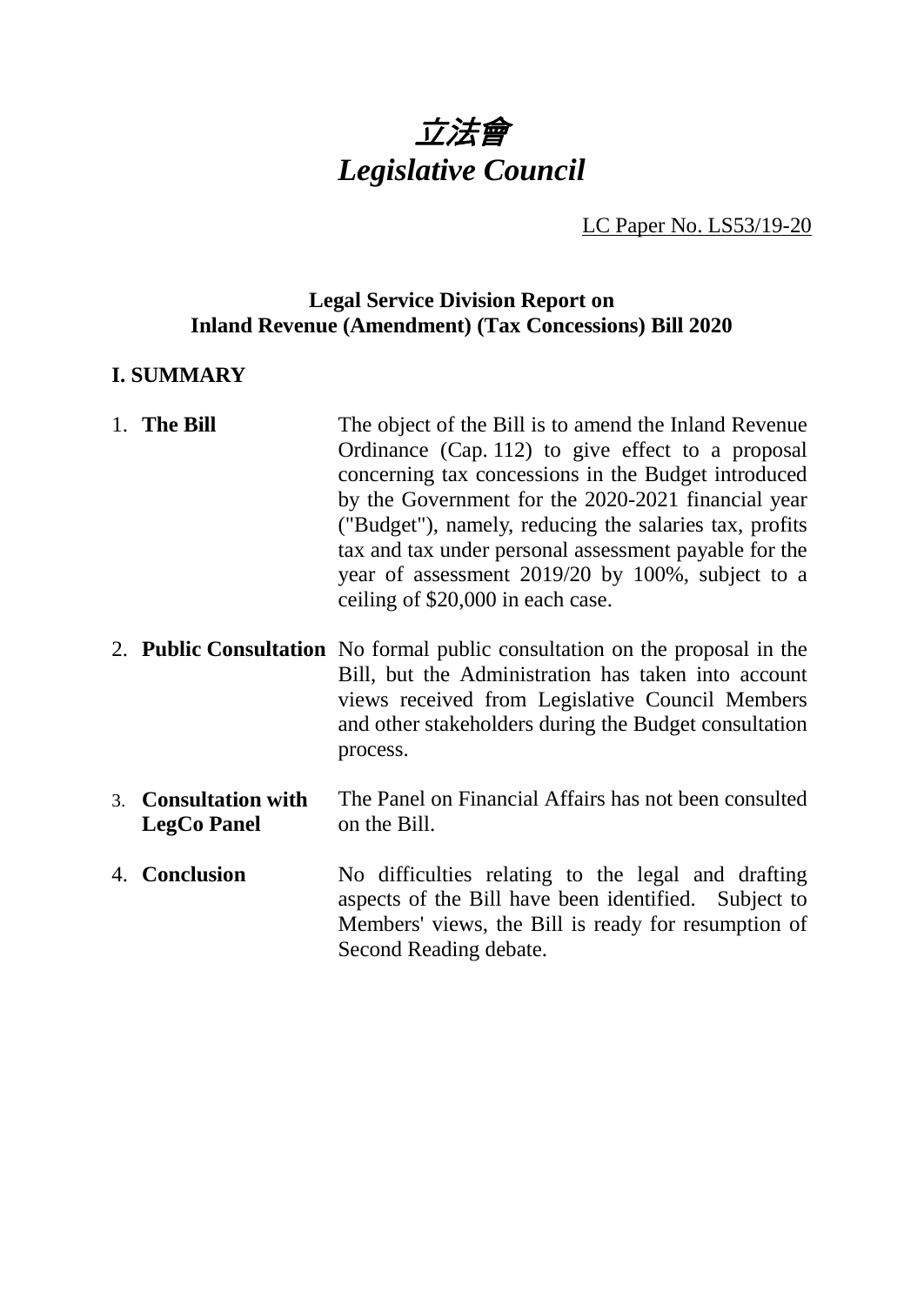# **II. REPORT**

The date of First Reading of the Bill is 18 March 2020. Members may refer to the Legislative Council ("LegCo") Brief (File Ref.: TsyB R 183/535-1/5/0 (20-21) (C)) issued by the Financial Services and the Treasury Bureau on 4 March 2020 for further details.

#### **Object of the Bill**

2. The object of the Bill is to amend the Inland Revenue Ordinance (Cap. 112) to give effect to a proposal concerning tax concessions in the Budget introduced by the Government for the 2020-2021 financial year ("Budget").

#### **Provisions of the Bill**

One-off tax reductions for the year of assessment 2019/20

3. The Budget proposes one-off reductions of salaries tax, tax under personal assessment and profits tax for the year of assessment 2019/20 by 100%, subject to a ceiling of  $$20,000$  in each case<sup>[1](#page-1-0)</sup>. Clause 3 of the Bill seeks to amend Schedule 43 to Cap. 112 to give effect to the proposal.

#### **Commencement**

4. The Bill, if passed, would come into operation on the day on which it is published in the Gazette as an Ordinance.

# **Public Consultation**

5. According to paragraph 8 of the LegCo Brief, owing to the confidentiality of the Budget, the Administration has not carried out prior consultation for the proposed tax concessions. However, the Administration has formulated the proposal after taking into account views received from LegCo Members and other stakeholders during the Budget consultation process.

<span id="page-1-0"></span>Paragraphs 27(b) and 33(a) of the 2020-21 Budget Speech by the Financial Secretary moving the Second Reading of the Appropriation Bill 2020.